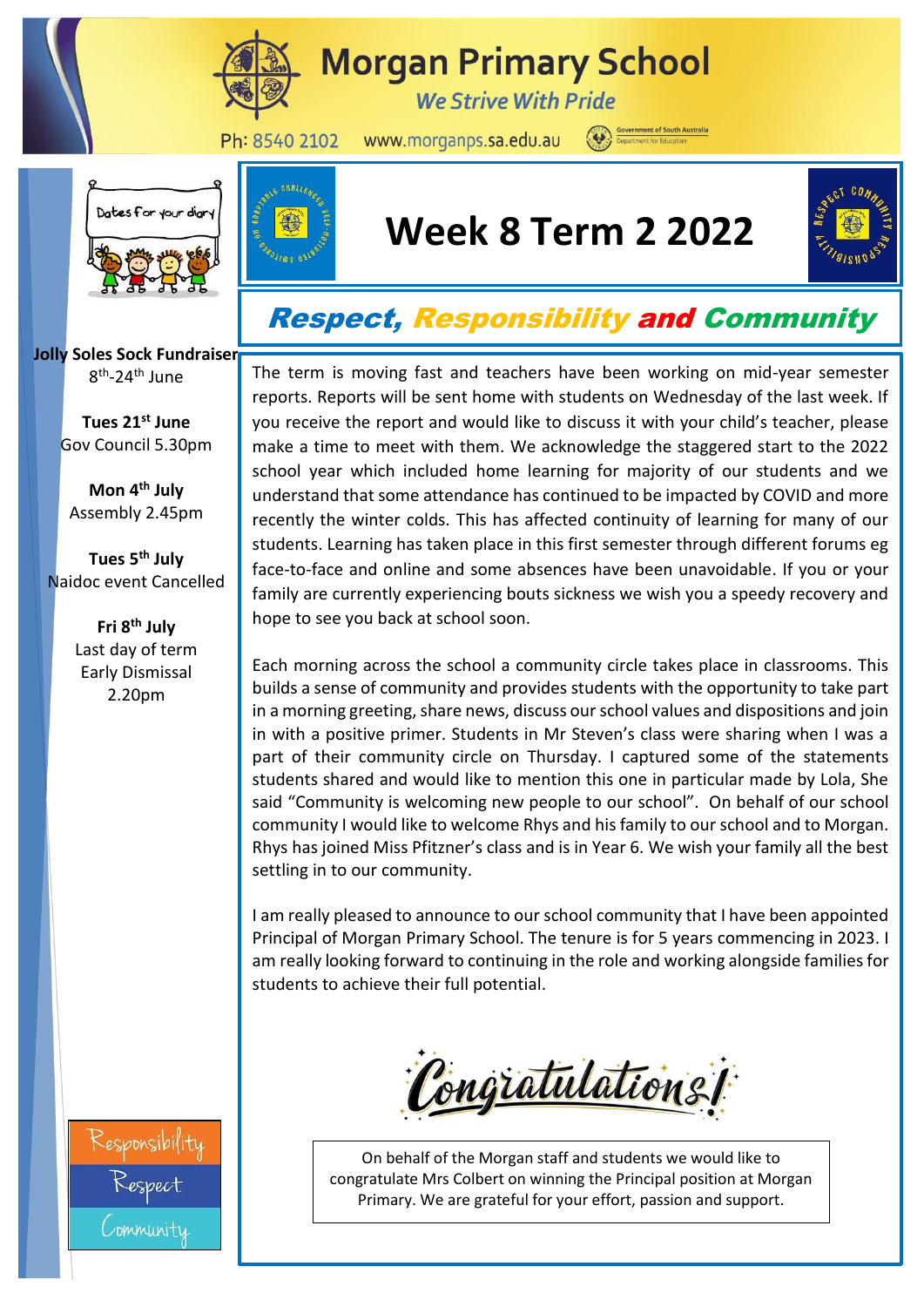#### **SAPSASA STATE CROSS COUNTRY**

It was such a great experience for me to compete for our Riverland Cross Country team in the state carnival at Oakbank Racecourse last Thursday. I was really nervous when I arrived as there were so many people. There were 190 students in my race. It was hard to run the course because of the big hills and slippery grass and mud. I was running in the rain. I want to thank mum for taking me to Oakbank Cross Country and supporting me while I was running.

Hunter Danton (10 years old)





We are really pleased that Hunter was able to use the school dispositions of challenge and self-motivated as he pushed himself to the limit. We are proud of what he achieved.

#### **Design and Technology with Jamie**

In Design and Technology we had to design and make a house out of recycled materials. The design brief was that the house has to be able to be able to withstand bad weather conditions such as a hurricane, cyclone, tsunami, snow storm or flood. We have been learning about natural disasters. There had to be two entrances so we could knock a golf ball through the house. We have finished our houses now and this week we are going to try knocking the golf ball through and Jamie is going to test the house against a natural disaster.



Bonnie-Jean, Year 3 and Jemima, Year 2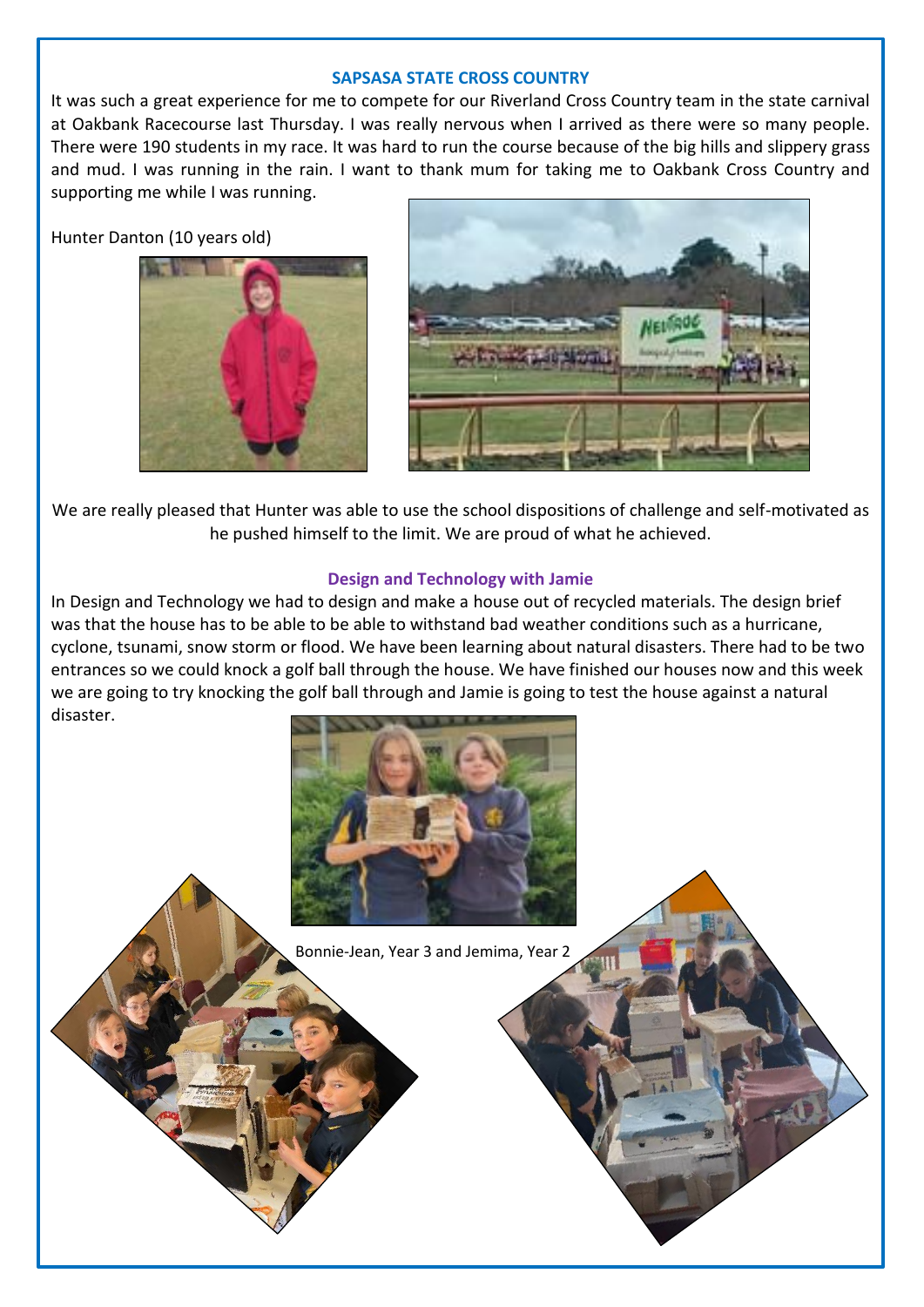

Who can you see hiding in the picture?

Yesterday Jamie and I travelled to Banrock Station to take part in professional learning about the Mallee ecosystems. We went on a walk and learnt about our local surroundings and are looking forward to sharing our new learning with the students on our gully visits.

#### Hello everyone,

I hope all is well. With winter upon us it can be hard to stay positive and life can seem hectic. A simple mindfulness exercise is to notice what you are experiencing right now through all your five senses: sound, sight, touch, taste and smell.

Take a few slow breaths [breath in through nose and out through mouth] and ask yourself:

- What are three things I can hear?
- What are three things I can see?
- What are three things I can feel?
- What are three things I can smell?
- What are three things I can taste?

Think of these answers to yourself slowly, one sense at a time. This helps to focus and get yourself grounded when life gets busy and it's good for your wellbeing.

Regards, Renee☺️



### **CHILLIES**

Please help yourself to the chillies in the veggie garden. Lots there, we hate to see them go to waste.